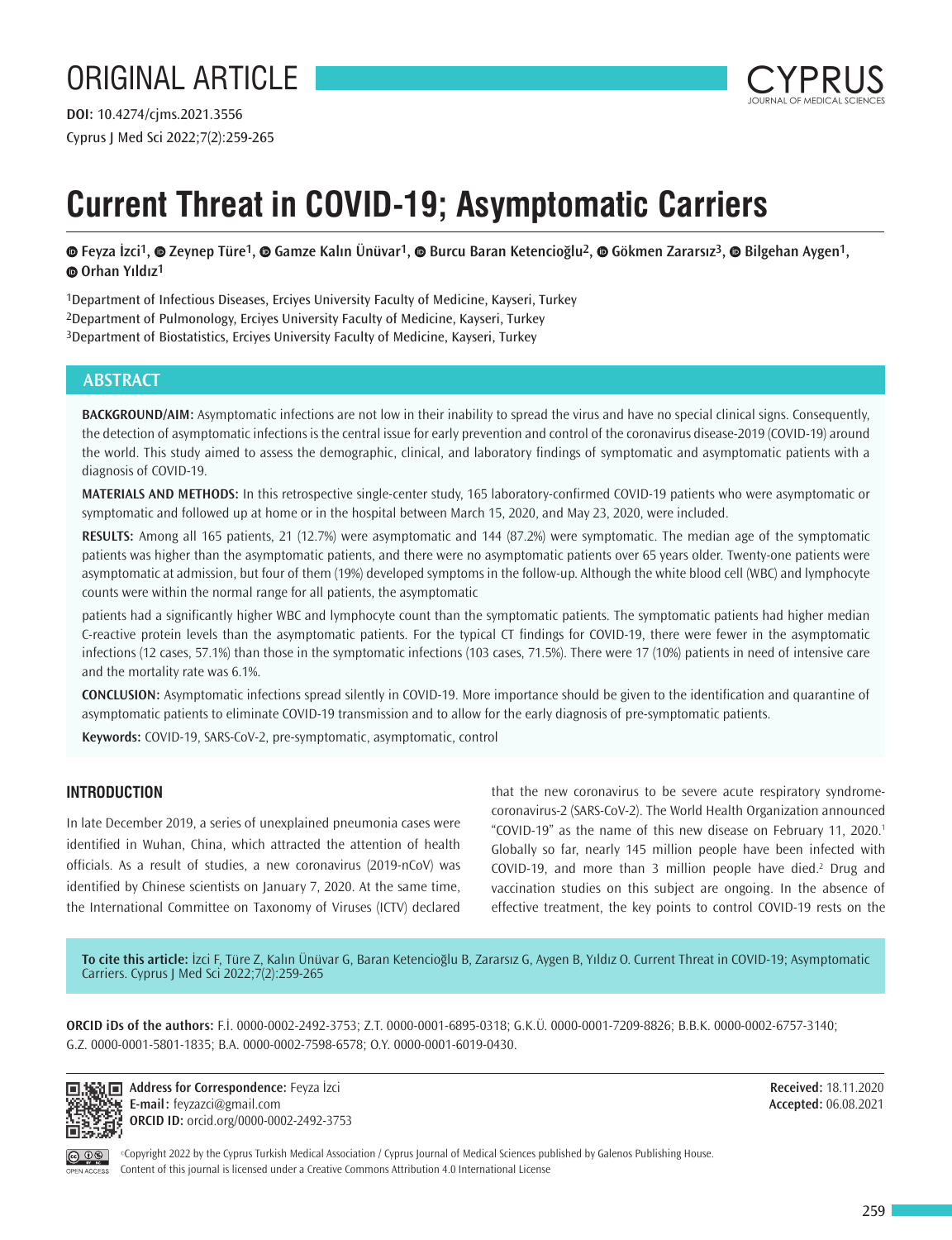early recognition and containment of an infected person, and the interruption of transmission.<sup>1</sup>

COVID-19 is a complicated illness with a broad spectrum of clinical patterns. Although approximately 20% of patients progress with moderate or severe disease, some remain asymptomatic.<sup>3</sup> Asymptomatic infections have no certain incubation period owing to the absence of clinical signs.<sup>4</sup> Knowing the frequency of asymptomatic infections will allow for a comprehension of the epidemiological capability of COVID-19 transmission and the genuine universality of the illness.

As reported in the literature, the incidence of asymptomatic carriers ranges from 1.6% to 51.7%.<sup>1</sup>

Asymptomatic patients with SARS-CoV-2 infection may become symptomatic during follow-up.<sup>5</sup> Asymptomatic patients are not low in their capacity to spread the infection and these patients are likely to give rise to new rounds of outbreaks. Thus, the detection of asymptomatic infections is the central issue for the early prevention and control of COVID-19 around the world.<sup>6,7</sup>

This study aimed to assess the demographic, clinical and laboratory findings of symptomatic and asymptomatic patients admitted to our university hospital with a diagnosis of COVID-19.

# **MATERIALS AND METHODS**

#### **Study Design and Patients**

The study was conducted retrospectively in the Faculty of Medicine of Erciyes University. Patients who were asymptomatic or symptomatic and followed up at home or in the hospital between March 15, 2020 and May 23, 2020 were included in this study. Case definitions were made according to the Republic of Turkey Ministry of Health guidelines.<sup>8</sup>

## **Data Collection**

Epidemiological, demographic, clinical, laboratory, treatment, and outcome data were obtained from the hospital's electronic records. In addition, chest computed tomography (CT) findings of the patients before treatment were recorded.

#### **Definitions**

**Asymptomatic infection:** Patient samples were positive for SARS-CoV-2 by reverse transcriptase polymerase chain reaction test (RT-PCR), and the absence of typical clinical symptoms or signs.

People who were close contacts of those patients diagnosed with COVID-19 in our hospital were screened by performing a COVID-19 PCR test and thus, asymptomatic patients were found.

**Symptomatic infection:** Patient samples were positive for SARS-CoV-2 by RT-PCR in conjunction with the typical clinical symptoms and signs.

**Pre-symptomatic infection:** Asymptomatic infection at admission and development of typical clinical symptoms and signs during follow-up.

#### **Typical findings in chest CT:**

- Peripheral, bilateral (multilobar) ground glass areas
- Multifocal ground glass areas (consolidation, crazy paving pattern can also be seen)

## **Atypical findings in chest CT**

- Round or non-peripheral multifocal, diffuse, perihilar or unilateral ground glass areas
- Lobar or segmental consolidation or tree in bud view without areas of ground glass
- Cavitation
- Pleural effusion with interlobular septal thickening

Normal chest CT: No finding of pneumonia.<sup>8</sup>

#### **Laboratory Procedures**

Laboratory data include complete blood cell count, renal and liver function, creatine kinase, lactate dehydrogenase, electrolytes, coagulation profile (prothrombin time, active thromboplastin time,

INR, D-dimer and fibrinogen), myocardial enzymes, serum ferritin, CRP, procalcitonin and these were monitored periodically. Combined throat/ nasal swab samples were tested for SARS-CoV-2 RNA.

Trained personnel collected the nasopharyngeal/oropharyngeal swabs and transferred the samples onto viral transport media. The SARS-CoV-2 RNA from these samples was determined using the Biospeedy COVID-19 RT-PCR kit (Bioeksen R&D Technologies Ltd., Republic of Turkey Ministry of Health, Istanbul, Turkey) according to the manufacturer's protocols. All tests were carried out with the Roto-Gene platform (Qiagen, Hilden, Germany).

From those whom combined nose and throat swab samples were taken:

- Patients who were possible cases and were admitted to our hospital.<sup>8</sup>
- Patients whose first COVID-19 PCR result was negative, but clinically, laboratory or
- Radiologically were likely to be considered COVID-19 (with 24-hour intervals) and those
- Patients with positive COVID-19 PCR results included in this study.
- A control COVID-19 PCR sample was taken from patients with stable vital signs for 72 hours during treatment.
- For patients with a positive PCR results and whose treatment was completed, a PCR scan was
- Performed every 48 hours until a negative result was obtained.
- Patients whose positive PCR test turned negative were discharged.

In each case, symptoms such as fever, cough, nasal congestion, dizziness, fatigue, shortness of breath, arthralgia, etc. that occurred during their hospitalization were recorded.

#### **Statistical Analysis**

Histogram, q-q plots and Shapiro–Wilk's test were examined to assess the data normality. The Levene test was used to test variance homogeneity. To compare the differences between the symptomatic and non-symptomatic groups, either independent two samples t-test or Mann–Whitney U tests were applied for continuous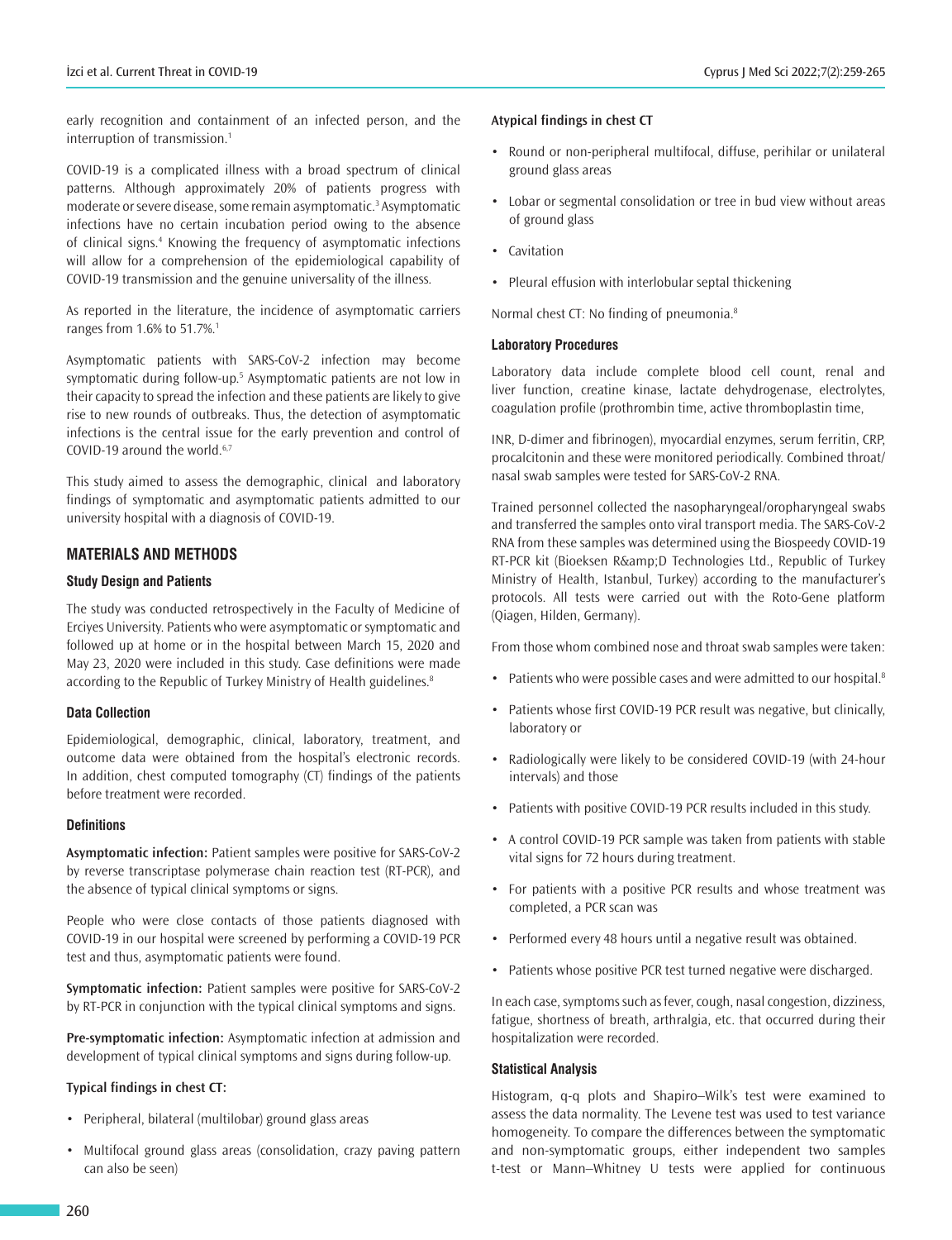variables, Pearson chi-square analysis or Fisher's exact test were applied for categorical variables. Kaplan–Meier plots were generated to compare the survival probabilities between the patient groups. Additionally, univariate and multiple Cox proportional hazards regression analysis were conducted to identify the risk factors of survival time. Significant variables at p<0.05 were included into a multiple model and forward elimination was performed using Wald statistic.

The proportional hazards assumption was assessed using Schoenfeld residuals. Hazard ratios were calculated with 95% confidence intervals. The Hosmer–Lemeshow test was used to assess the goodness of fit of the built model. To check for multiple testing, all p-values were adjusted using the Benjamini–Hochberg procedure. Adjusted p*-*values less than 5% were considered to be statistically significant. All analyses were conducted using R 3.5.1 (www.r-project.org) and TURCOSA (Turcosa Analytics Ltd. Co., Turkey, www.turcosa.com.tr) software.

#### **Ethical Consideration**

The study was approved by the Research Ethics Commission of University of Erciyes, Turkey (2020/357-2020.07.08).

## **RESULTS**

#### **Demographic Characteristics**

In the planned study interval, 1157 patients admitted to our hospital were possible cases and 165 of them were determined as definite cases and were incorporated into this study. The flow diagram of the patients enrolled in this study is shown in Figure 1. Of these patients, 21 (12.7%) were asymptomatic and 144 (87.2%) were symptomatic. The demographic data of these two groups are shown in Table 1. The median age of the patients was 46 years and a preponderance of them was male (53%).

Asymptomatic patients had a lower median age than symptomatic patients, and there was no asymptomatic patient over 65 years. According to age, there was no significant differences between the groups (p=0.114). Twenty-seven (12.7%) patients were healthcare workers [5 (23.8%) of the asymptomatic patients and 16 (11.1%) of symptomatic patients]. There were 10 (6.1%) patients with a travel history abroad in the prior 14 days and all of them were symptomatic. From all of the patients, 41.8% had a history of exposure with cases diagnosed with COVID-19 in their family or at work and this rate was significantly higher in the symptomatic patients  $(71.4%)$  ( $p<0.05$ ). There were 52 (31.5%) patients with a minimum of one comorbidity. The most frequent comorbidities were hypertension (18.2%), diabetes mellitus (DM) (12.7%) and coronary artery disease (CAD) (9.7%).

#### **Distribution of Symptoms in COVID-19 Patients**

The symptom distribution of those patients who were symptomatic at the time of admission is shown in Figure 2. Among the 144 symptomatic patients, the most common symptom was coughing (63.2%).

Other symptoms were fever (55,6%), dyspnoea (31.3%), myalgia (30.6%), sore throat (29.9%) and headache (17.4%). Twenty-one patients were asymptomatic at admission, but four of them developed symptoms in the follow-up. The demographic, clinical and laboratory findings of pre-symptomatic patients are shown in Table 2. Among them, 75% of these patients were 50 years or older and were male. Two patients had

at least one comorbidity and one patient who became symptomatic had a history of malignancy. No significant difference was found when laboratory findings (lymphocyte count, CRP, D-dimer) were observed at the time of admission. Only the patient with malignancy had a high level of CRP (70 mg/L). Three pre-symptomatic patients were found to have abnormal chest CT findings. Invasive mechanical ventilation was needed for just one patient who had malignancy but it was not fatal.

#### **Laboratory and Radiologic findings**

A comparison of first admission laboratory and radiological findings between the symptomatic and asymptomatic groups is shown in Table 3. Whereas the white blood cell (WBC) and lymphocyte counts were within the normal range for all patients, the asymptomatic patients had a significantly higher WBC and lymphocyte count than the symptomatic patients. The symptomatic patients had higher median CRP levels than the asymptomatic patients and there was statistically significant difference between the two groups (p<0.05). When the radiological findings of all the patients were evaluated, 115 (69.7%) were typical for COVID-19, 26 (15.8%) were normal and 18 (10.9%) were atypical. For the typical CT findings for COVID-19, there were fewer in the asymptomatic infections (12 cases, 57.1%) than those in the symptomatic infections (103 cases, 71.5%). Among the 21 asymptomatic patients, 13 (61.9%) had abnormal radiological findings and 8 (38.1%) patients had no signs of pneumonia on chest CT. There was no significant difference between the symptomatic and asymptomatic patient groups in terms of age, gender, comorbidity, laboratory findings (except CRP levels) or prognosis.

#### **Treatment and Prognosis**

A comparison of the treatment and prognosis between the symptomatic and asymptomatic groups is shown in Table 4. Almost all of the patients (98.8%) received hydroxychloroquine treatment. Favipiravir treatment rates were higher in the symptomatic patients (p<0.05). There was no significant difference for other antiviral or antibacterial treatment rates in these groups. The median duration of hospitalization was 7 days and it was higher in the symptomatic patients (p<0.05). There were 17 (10%) patients in need of intensive care and the mortality rate was 6.1%. Invasive mechanical ventilation was needed for just one asymptomatic patient, but it was not fatal. No significant difference in terms of the



**Figure 1.** Flow diagram of patients enrolled in this study.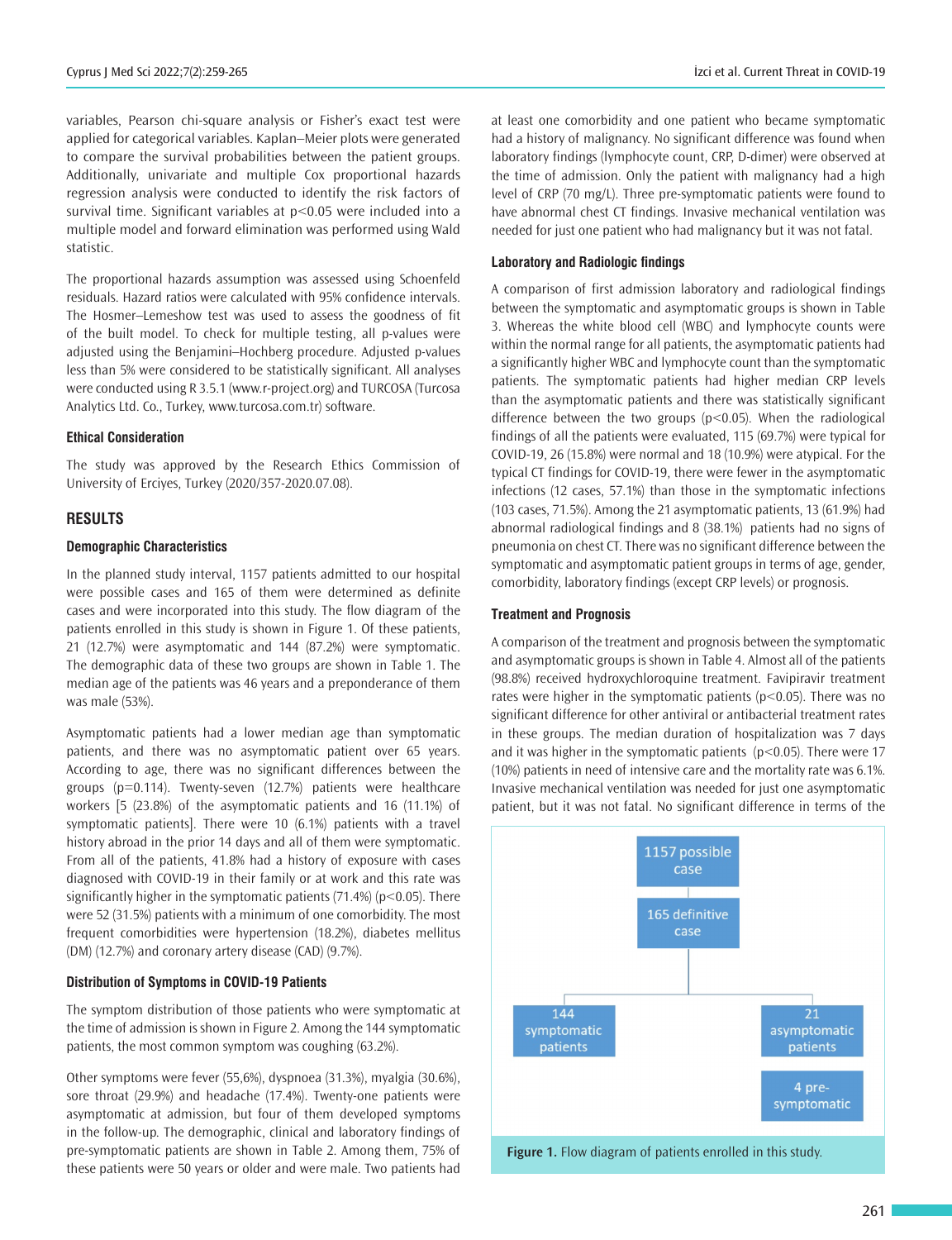

presence of nosocomial infection, invasive mechanical ventilation, and mortality between these two groups was found.

## **DISCUSSION**

Asymptomatic carriers have a significant role in the spread of COVID-19 disease.<sup>9</sup>

Asymptomatic patients are a silent source of infection, who can unknowingly place others at risk of infection as they have fewer admissions to hospital. Therefore, they can lead to a global increase in morbidity and mortality with the expansion of the pandemic.<sup>1,10</sup> Identifying asymptomatic patients is one of the most important strategies in disease control. This study included 165 COVID-19 patients and 21 (12.7%) of them were asymptomatic at admission. In a study conducted in 72,314 patients in China, 1.6% were found to be asymptomatic, whereas another study found that the incidence of asymptomatic infection was 30.8% in 565 Japanese people who were evacuated from Wuhan. The incidence of asymptomatic patients on the "Diamond Princess" ship, which was quarantined in early February,

2020 due to COVID-19 disease, was found to be 51.7%. In these last two studies, it has been suggested that the reason for the higher incidence is close contact in a certain closed area.<sup>1</sup>

In this study, the median age of the symptomatic patients was higher than the asymptomatic patients, but there was no significant difference between these groups. Also, there were no asymptomatic patients over 65 years of age. In previous studies comparing the demographic data of asymptomatic and symptomatic patients with COVID-19, asymptomatic patients were younger than the symptomatic ones.11,12 In the literature, people with comorbidity or the elderly are more vulnerable to serious diseases.13,14 There were 52 (31.5%) patients with a minimum of one comorbidity in this study. The most frequent comorbidities were hypertension (18.2%), DM (12.7%) and CAD (9.7%). There was no significant difference in terms of comorbidities between our groups.

Among the 165 patients with COVID-19, cough was the most common symptom (63.2%) and the second was fever with a rate of 55.6%. More than 370,000 patients diagnosed with COVID-19 in the United States

| Table 1. Comparison of patient characteristics between symptomatic and asymptomatic groups |                       |                          |                           |         |       |  |  |  |  |
|--------------------------------------------------------------------------------------------|-----------------------|--------------------------|---------------------------|---------|-------|--|--|--|--|
| <b>Variables</b>                                                                           | Asymptomatic $(n=21)$ | Symptomatic<br>$(n=144)$ | <b>Total</b><br>$(n=165)$ | p-value | adj.p |  |  |  |  |
| Age (years)                                                                                | 42.38±11.33           | $47.01 \pm 16.99$        | 46.42±16.42               | 0.114   | 0.277 |  |  |  |  |
| Over 50 years old                                                                          | 6(28.6)               | 61(42.4)                 | 67(40.6)                  | 0.229   | 0.360 |  |  |  |  |
| Over 65 years old                                                                          | 0(0.0)                | 25(17.4)                 | 25(15.2)                  | 0.046   | 0.253 |  |  |  |  |
| Male (gender)                                                                              | 13(61.9)              | 75(52.1)                 | 88 (53.3)                 | 0.399   | 0.488 |  |  |  |  |
| <b>Healthcare worker</b>                                                                   | 5(23.8)               | 16(11.1)                 | 21(12.7)                  | 0.151   | 0.277 |  |  |  |  |
| <b>Imported cases</b>                                                                      | 0(0.0)                | 10(6.9)                  | 10(6.1)                   | 0.364   | 0.488 |  |  |  |  |
| <b>Exposure history</b>                                                                    | 15(71.4)              | 54 (37.5)                | 69 (41.8)                 | 0.003   | 0.033 |  |  |  |  |
| Comorbidity                                                                                | 3(14.3)               | 49 (34.0)                | 52(31.5)                  | 0.069   | 0.253 |  |  |  |  |
| Hypertension                                                                               | 1(4.8)                | 29(20.1)                 | 30(18.2)                  | 0.128   | 0.277 |  |  |  |  |
| Diabetes mellitus                                                                          | 1(4.8)                | 20(13.9)                 | 21(12.7)                  | 0.480   | 0.528 |  |  |  |  |
| <b>Coronary heath diseases</b>                                                             | 1(4.8)                | 15(10.4)                 | 16(9.7)                   | 0.696   | 0.696 |  |  |  |  |
| Values are expressed as $n$ (%) or mean $\pm$ SD, significant p-values are shown in bold.  |                       |                          |                           |         |       |  |  |  |  |

SD: standard deviation, n: number.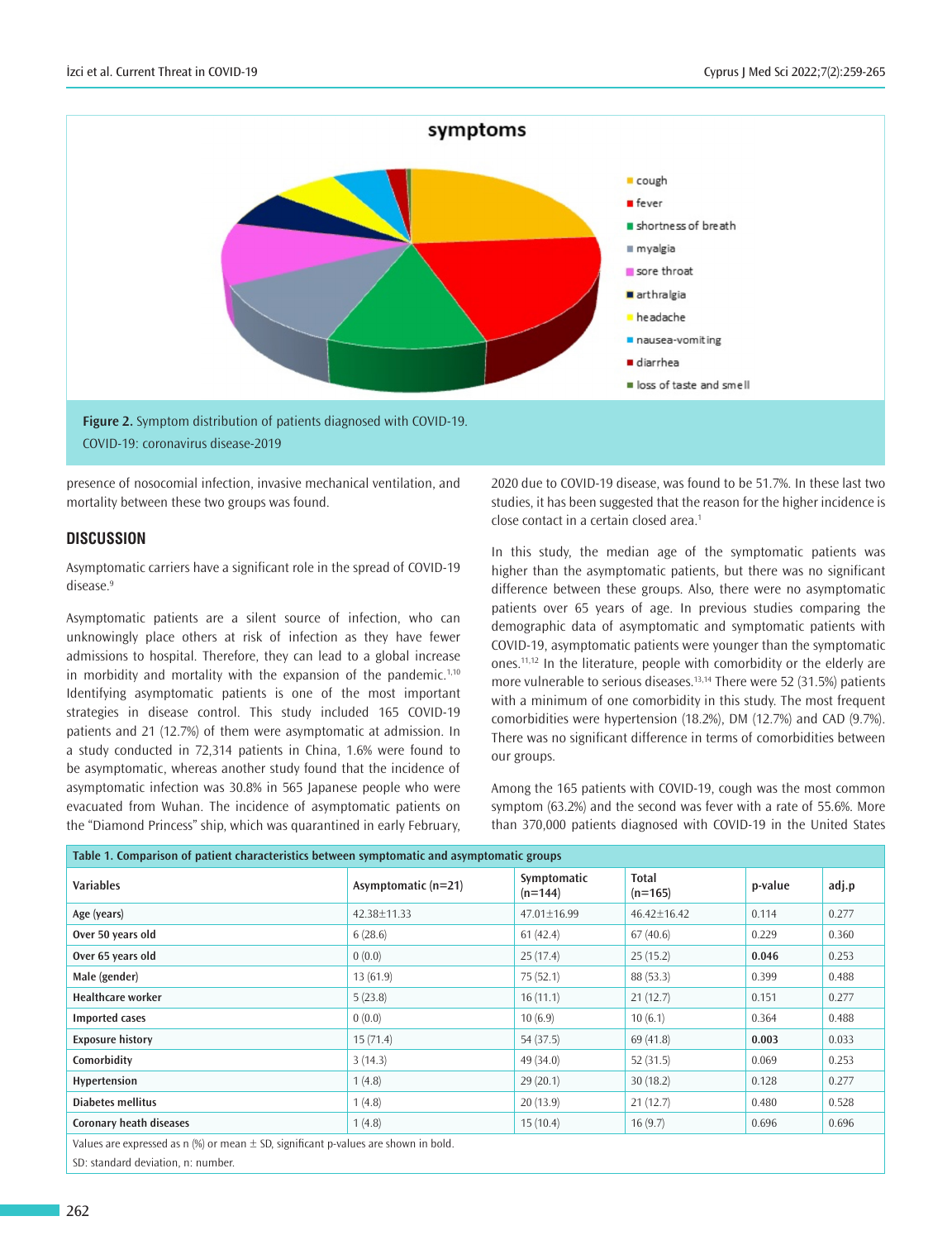| Table 2. Characteristics of pre-symptomatic patients |                                      |                                                    |                                                                    |                                                    |  |  |  |
|------------------------------------------------------|--------------------------------------|----------------------------------------------------|--------------------------------------------------------------------|----------------------------------------------------|--|--|--|
| <b>Variables</b>                                     | Patient 1                            | Patient 2                                          | Patient 3                                                          | Patient 4                                          |  |  |  |
| Age (years)                                          | 50                                   | 39                                                 | 56                                                                 | 57                                                 |  |  |  |
| Gender                                               | Male                                 | Male                                               | Male                                                               | Female                                             |  |  |  |
| Days of hospitalization                              | 5                                    | 6                                                  | 60                                                                 | 18                                                 |  |  |  |
| <b>Exposure history</b>                              | Yes                                  | Yes                                                | N <sub>0</sub>                                                     | No                                                 |  |  |  |
| Any pre-existing comorbidity                         | Yes                                  | No                                                 | Yes                                                                | Yes                                                |  |  |  |
| <b>Comorbidities</b>                                 | HT, CAD                              | N <sub>o</sub>                                     | Malignancy                                                         | <b>DM</b>                                          |  |  |  |
| The median duration of PCR<br>negativization         | 20                                   | 5                                                  | 20                                                                 | 10                                                 |  |  |  |
| Symptom                                              | Cough-weakness                       | Myalgia                                            | Fever-dyspnoea                                                     | Fever                                              |  |  |  |
| <b>Thorax CT finding</b>                             | <b>No</b>                            | Typical                                            | Typical                                                            | Typical                                            |  |  |  |
| WBC $(x103/\mu L)$                                   | 3950                                 | 6450                                               | 2220                                                               | 6330                                               |  |  |  |
| Lymphocyte count<br>$(x10^3/\mu L)$                  | 1080                                 | 1880                                               | 1580                                                               | 1280                                               |  |  |  |
| Lactate dehydrogenase (u/L)                          | 223                                  | 190                                                | 243                                                                | 150                                                |  |  |  |
| D-dimer $(\mu g/L)$                                  | 290                                  | 420                                                | 420                                                                | 250                                                |  |  |  |
| CRP (mg/L)                                           | 2,30                                 | 5,32                                               | 70,16                                                              | 24,43                                              |  |  |  |
| <b>Treatment</b>                                     | Hydroxychloroquine<br>+ Azithromycin | Hydroxychloroquine<br>+ Azithromycin + Oseltamivir | Hydroxychloroquine<br>+ Azithromycin + Favipiravir+<br>Oseltamivir | Hydroxychloroquine<br>+ Azithromycin + Oseltamivir |  |  |  |
| <b>Nosocomial infection</b>                          | No                                   | No                                                 | Yes                                                                | <b>No</b>                                          |  |  |  |
| <b>Intubation</b>                                    | No                                   | No                                                 | Yes                                                                | N <sub>0</sub>                                     |  |  |  |
| Intensive care unit                                  | <b>No</b>                            | N <sub>o</sub>                                     | Yes                                                                | <b>No</b>                                          |  |  |  |
| <b>Outcome</b>                                       | Discharge                            | Discharge                                          | Discharge                                                          | Discharge                                          |  |  |  |

HT: hypertension, CAD: coronary artery diseases, DM: diabetes mellitus, PCR: polymerase chain reaction,WBC: white blood cell, CT: computed tomography, CRP: C-reactive protein.

reported to the Centers for Disease Control and Prevention (CDC) and the most common symptoms were cough (50%), fever (43%), myalgia (36%), headache (34%), and dyspnea (29%).<sup>15</sup> Similar frequencies of clinical findings were found in other studies.13,16 Of our patients, twentyone were asymptomatic at admission, but four of them (19%) developed symptoms during follow-up. These symptoms were similar to those of the symptomatic patients. In a skilled nursing facility, 27 (56%) of 48 confirmed COVID-19 cases were classified as asymptomatic at the time of diagnosis. However, 24 of them developed symptoms within 7 days of their follow-up.<sup>5</sup>

A study conducted in a nursing home in the United States showed that 23 novel coronary pneumonia virus RT-PCR tests were positive, 10 were symptomatic and 13 were asymptomatic.

Among them, 10 patients were reported to have developed symptoms within 7 days of testing and three of them with positive test results continued to be asymptomatic, suggesting that hidden infections account for approximately 13% (3/23) of the total number of infections.<sup>17</sup> As a result of these studies, it can be stated that, the earlier that testing is performed, the higher the rate of detected asymptomatic infections will be. In China, a total of 81,802 COVID-19 cases were reported as of April 7, 2020 and 1,190 of them were asymptomatic and 1095 of these asymptomatic patients were under follow-up. In the light of these results, the frequency of "true" asymptomatic infection was found to be between 1.5 % and 2.8%. On the other hand, the authors emphasized that this is unlikely to show the true prevalence of asymptomatic infection. The rate of asymptomatic case detection was found to be high due to the careful follow-up of close contacts.<sup>9</sup> Therefore, it is essential to follow asymptomatic patients, as they may not be true asymptomatic cases.

When the laboratory findings of all the patients were compared, WBC and lymphocyte values were within the normal range and the asymptomatic patients had a significantly higher WBC and lymphocyte counts than the symptomatic patients. Similarly, another study reported that WBC and lymphocyte count levels were significantly higher in asymptomatic infections than in symptomatic patients which confirmed that the lymphocyte count was important in clearing the virus.<sup>11,12</sup> Previous studies showed that CRP levels may be considered as a determinant of disease severity.<sup> $7,18$ </sup> Considering our data, the CRP levels were found to be significantly higher in the symptomatic patients.

In our study, approximately 70% of the patients had typical radiological findings for COVID-19.

The proportion of asymptomatic patients with typical CT findings for COVID-19 was close to

the symptomatic patients (57.1%, 71.5% respectively). As a result, there was also a significant presence of tomography findings in those patients without clinical symptoms and they should be tested for COVID-19. Recent studies support this inference. In one study that included 24 asymptomatic patients, 50% had findings of ground-glass or patchy shadows in the lungs and 20% had atypical imaging abnormalities.<sup>6</sup> In a similar study of 55 patients with asymptomatic infection, 67% were found to have pneumonia on admission; only two patients developed hypoxia, and all were discharged.<sup>7</sup> The close follow-up of asymptomatic patients with radiological findings on chest tomography at admission is recommended for progression.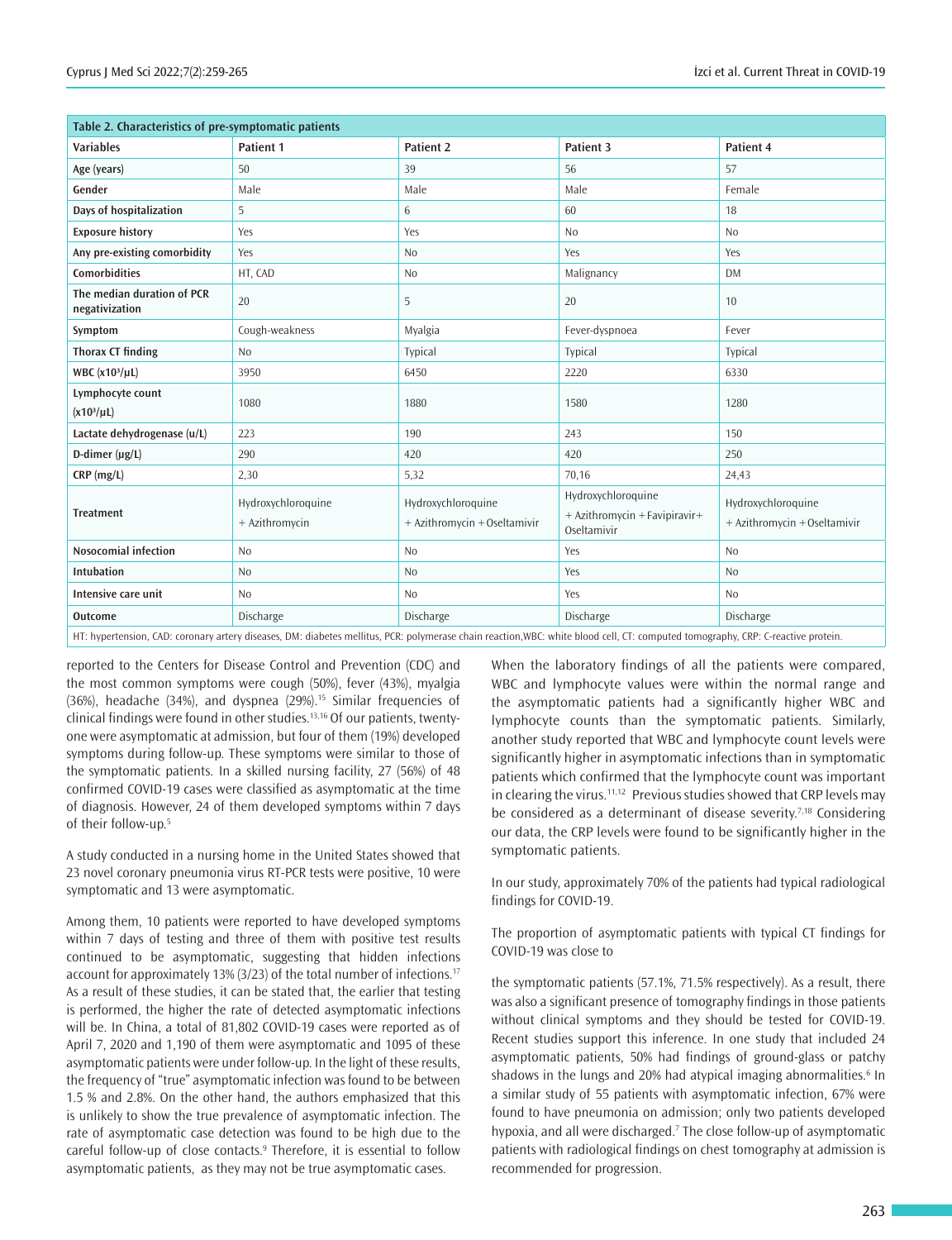| Table 3. Comparison of admission laboratory and radiological findings between symptomatic and asymptomatic groups                                                                    |                                  |                                    |                                  |         |       |  |  |  |
|--------------------------------------------------------------------------------------------------------------------------------------------------------------------------------------|----------------------------------|------------------------------------|----------------------------------|---------|-------|--|--|--|
| <b>Variables</b>                                                                                                                                                                     | Asymptomati<br>$(n=21)$          | Symptomatic<br>$(n=144)$           | <b>Total</b><br>$(n=165)$        | p-value | adj.p |  |  |  |
| WBC (x10 <sup>3</sup> /µL)                                                                                                                                                           | 6130 (4690-7300)                 | 5745 (4735-7218)                   | 5810(4740-7215)                  | 0.870   | 0.979 |  |  |  |
| Lymphocyte count<br>$(x10^3/µL)$                                                                                                                                                     | 1640 (1285-2425)                 | 1490 (1100-1927.5)                 | 1520(1105-1960)                  | 0.145   | 0.447 |  |  |  |
| Neutrophil count<br>$(x10^3/\mu L)$                                                                                                                                                  | 3540 (2525-4980)                 | 3580 (2833-4653)                   | 3580(2710-4645)                  | 0.694   | 0.807 |  |  |  |
| Hemoglobin (g/L)                                                                                                                                                                     | 14.15±1.81                       | 13.94±1.74                         | 13.97±1.74                       | 0.602   | 0.807 |  |  |  |
| <b>Platelet count</b>                                                                                                                                                                | 247,000<br>$(193,000 - 320,000)$ | 230,000<br>$(187, 250 - 296, 750)$ | 230.000<br>$(189,000 - 299,500)$ | 0.303   | 0.671 |  |  |  |
| Aspartate<br>aminotransferase (u/L)                                                                                                                                                  | 22.0 (17.5-27.5)                 | 22.0 (17.0-32.0)                   | 22.0 (17.0-31.0)                 | 0.736   | 0.807 |  |  |  |
| Alanine aminotransferase<br>(u/L)                                                                                                                                                    | 22.0 (15.5-36.7)                 | 21.0 (14.9-29.0)                   | $21.0(15.0 - 30.0)$              | 0.373   | 0.671 |  |  |  |
| Lactate dehydrogenase (u/L)                                                                                                                                                          | 210 (167-236)                    | 203 (174-244)                      | 203 (172-242)                    | 0.637   | 0.807 |  |  |  |
| Troponin (ng/mL)                                                                                                                                                                     | $0.004$ $(0.003 - 0.006)$        | $0.005(0.003 - 0.007)$             | $0.0045(0.003 - 0.007)$          | 0.369   | 0.671 |  |  |  |
| Creatine kinase (U/L)                                                                                                                                                                | 83.0 (57.8-95.8)                 | 84.0 (52.5-111.0)                  | 84.0 (54.0-110.0)                | 0.979   | 0.979 |  |  |  |
| Fibrinogen (mg/dL)                                                                                                                                                                   | 368.0 (312.0-418.5)              | 347.0 (270.5-473.8)                | 353.0 (278.0-455.0)              | 0.728   | 0.807 |  |  |  |
| $D$ -dimer ( $\mu$ g/L)                                                                                                                                                              | 370 (235-420)                    | 410 (250-610)                      | 385 (250-590)                    | 0.149   | 0.447 |  |  |  |
| Ferritin (ng/mL)                                                                                                                                                                     | 192.0 (89.0-343.5)               | 219.5 (130.8-457.3)                | 210.0 (124.5-432.5)              | 0.573   | 0.807 |  |  |  |
| $CRP$ (mg/L)                                                                                                                                                                         | $4.25(1.47 - 7.49)$              | $10.10(3.13 - 37.15)$              | $8.82(2.77 - 31.45)$             | 0.006   | 0.108 |  |  |  |
| Procalcitonin (ng/mL)                                                                                                                                                                | $0.030(0.020 - 0.045)$           | $0.050(0.030 - 0.090)$             | $0.040(0.030 - 0.083)$           | 0.057   | 0.266 |  |  |  |
| Blood urea nitrogen(mg/dL)                                                                                                                                                           | $12.0(11.0-15.5)$                | $12.0(9.5-16.2)$                   | $12.0(9.7-16.0)$                 | 0.762   | 0.807 |  |  |  |
| Creatinine (mg/dL)                                                                                                                                                                   | $0.80(0.67 - 1.00)$              | $0.84(0.70 - 1.04)$                | $0.83(0.70 - 1.03)$              | 0.333   | 0.671 |  |  |  |
| Triglyceride (mg/dL)                                                                                                                                                                 | 173.0 (138.5-206.5)              | $128.5(92.3 - 173.5)$              | 136.0 (94.0-178.0)               | 0.059   | 0.266 |  |  |  |
| <b>Torax CT finding</b>                                                                                                                                                              |                                  |                                    |                                  |         |       |  |  |  |
| No CT                                                                                                                                                                                | 0(0.0)                           | 6(4.2)                             | 6(3.6)                           |         | 0.180 |  |  |  |
| Normal                                                                                                                                                                               | 8(38.1)                          | 18(12.5)                           | 26(15.8)                         |         |       |  |  |  |
| Atypical                                                                                                                                                                             | 1(4.8)                           | 17(11.8)                           | 18(10.9)                         | 0.020   |       |  |  |  |
| <b>Typical</b>                                                                                                                                                                       | 12(57.1)                         | 103(71.5)                          | 115 (69.7)                       |         |       |  |  |  |
| Asymptomatic patientwith typical<br>CT finding<br>Values are expressed as $n \frac{1}{6}$ mean $\pm$ SD or median $(1^{st}-3^{rd}$ quartiles) significant p-values are shown in hold | 13 (61.9)                        |                                    |                                  |         |       |  |  |  |

Values are expressed as n (%), mean  $\pm$  SD or median (1st–3rd quartiles), significant p-values are shown in bold. SD: standard deviation, WBC: white blood cell, CT: computed tomography, n: number.

**Table 4. Comparison of treatment and prognosis related variables between symptomatic and asymptomatic groups Variables Asymptomatic (n=21) Symptomatic (n=144) Total (n=165) p-value adj.p Hydroxychloroquine** 21 (100.0) 142 (98.6) 163 (98.8) 163 (98.8) 0.999 0.999 0.999 **Azithromycin** 11 (52.4) 91 (63.2) 102 (61.8) 0.341 0.686 **Favipiravir 1** (4.8) **1** (4.8) **1** (4.8) **1** (36) **1** (25.0) **1** (37) **1** (22.4) **1 1 0.047 0.259 Oseltamivir** 7 (33.3) 67 (46.5) 74 (44.8) 0.256 0.686 **The median duration of PCR negativization** 6 (5-16.5) 6 (5-8) 6 (5-8) 6 (5-8.8) 0.168 0.581 **Days of hospitalization 6 (3.5-7) 8 (6-11) 7 (5-11) 1** (5.004 0.004 0.004 **Nosocomial infection** 2 (11.1) 10 (7.5) 12 (7.9) 12 (7.9) 0.636 0.999 **Prone position** 1 (5.20) 20 (17.5) 20 (17.5) 21 (15.9) 20 (17.5) 21 (15.9) 21 (15.9) 21 (15.9) 21 (15.9) 21 (15.9) 21 (15.9) 21 (15.9) 21 (15.9) 21 (15.9) 21 (15.9) 21 (15.9) 21 (15.9) 21 (15.9) 21 (15.9) 21 (15.9) 21 (15 **Intensive care unit** 1 (4.8) 16 (11.1) 17 (10.3) 17 (10.3) 0.700 0.999 **Intubation** 1 (4.8) 11 (7.6) 12 (7.3) 0.999 0.999 0.999 **Mortality** 0 (0.0) 10 (6.9) 10 (6.9) 10 (6.1) 10 (6.1) 10 (6.1) 10 (6.1) 10 (6.1)

Values are expressed as n (%) or median ( $1^{st}$ – $3^{rd}$  quartiles), significant p-values are shown in bold. PCR: polymerase chain reaction, n: number.